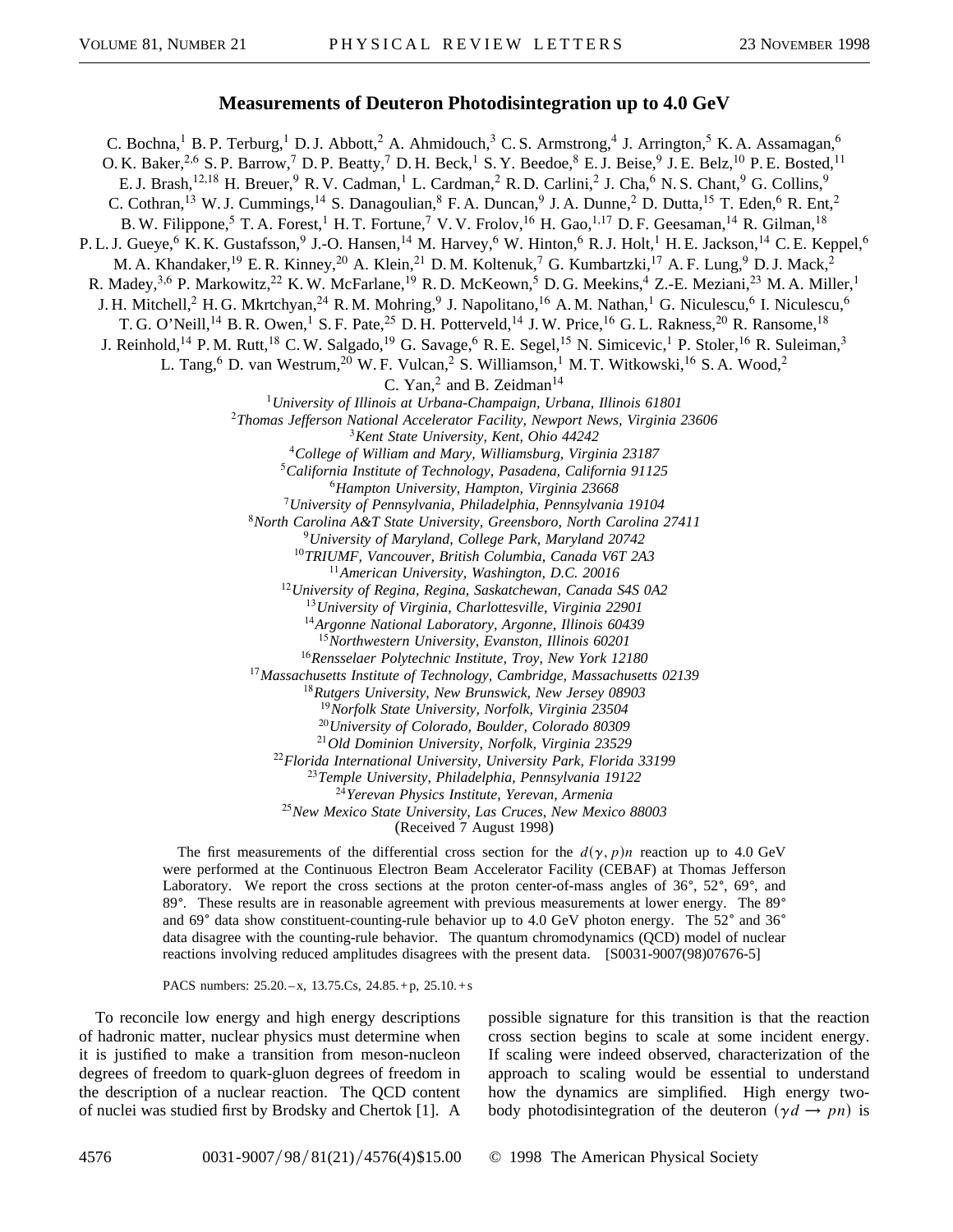particularly well suited for these studies because it is amenable to theoretical calculation, and relatively high momentum transfer to the constituents can be achieved at relatively modest photon energies [2].

Previous measurements [3,4] for the  $d(\gamma, p)n$  reaction indicate the onset of scaling behavior at a photon energy of 1 GeV at a reaction angle of  $\theta_{\rm c.m.} = 90^{\circ}$ ; however, this limited data set does not show scaling at other reaction angles. Measurement of the angular distributions of scaling thresholds is an important part of characterizing the reaction process. In this Letter, we present new data to address this issue.

Predictions for the energy dependence of the cross section at high energies are given by constituent counting rules [5], the reduced nuclear amplitude analysis (RNA) [6], the quark-gluon string model (QGS) [7], and the asymptotic meson-exchange model (AMEC) [8]. Constituent counting rules predict that the energy dependence for the two-body exclusive reaction cross section should be given by

$$
\frac{d\sigma}{dt} = \frac{h(\theta_{\text{c.m.}})}{s^{n-2}},\tag{1}
$$

where the Mandelstam variables *s* and *t* are the square of the total energy in the center-of-mass frame and the momentum transfer squared in the *s* channel, respectively. The symbol *n* denotes the total number of elementary fields in the initial and final states, and  $n - 2$  is 11 for the  $d(\gamma, p)n$  reaction. The quantity  $h(\theta_{c.m.})$  depends on details of the dynamics of the process. Constituent counting rules [5] are believed valid at energies much greater than the masses of the participating particles, perhaps in the perturbative QCD region. The previous data at  $90^{\circ}$  scale according to these rules with a photon energy threshold of only 1 GeV.

In the RNA approach, the amplitude is described in terms of parton exchange between the two nucleons. The low energy components responsible for quark binding within the nucleons are removed by dividing out the empirical nucleon form factors. While the reduced nuclear amplitude analysis appears to describe the electron-deuteron elastic scattering cross section above a momentum transfer of 1 GeV/ $c$  [1], it does not give a good description of the previous deuteron photodisintegration data. This is surprising because this model is expected to approach scaling at lower energies than the constituent counting rules. The QGS model is based on Regge phenomenology and is expected to be valid at small values of *t* where the parameters are best determined. Thus, the QGS model is expected to be valid at small reaction angles, while most of the existing data is at large angles.

The traditional meson-exchange models [9,10] describe the data at energies below 1 GeV, but are problematic above 1 GeV. However, the AMEC [8] departs from the conventional approach in that an asymptotic description of the nucleon-nucleon interaction is used [11]. Although this model appears to predict the observed energy dependence at  $\theta_{\rm c.m.} = 90^{\circ}$ , it cannot yet reproduce the magnitude of the cross section.

In this Letter we present new results from the  $d(\gamma, p)n$ reaction at proton center-of-mass angles of  $36^{\circ}$ ,  $52^{\circ}$ , 69°, and 89°. These data overlap with existing Stanford Linear Accelerator Center (SLAC) measurements, extending them to higher energy and providing more complete angular coverage.

Because the cross sections are much less than  $1 \text{ nb/sr}$ , it was essential to have a high-current, high duty factor electron beam of multi-GeV energy, and to use wellshielded spectrometers of a large solid angle. This was achieved by performing the experiment of Hall C at Thomas Jefferson National Accelerator Facility (Jefferson Lab). A 25  $\mu$ A continuous-wave electron beam in the energy range 0.845 to 4.045 GeV in steps of 0.8 GeV was incident on a 6% copper radiator to create an untagged photon beam. The resulting electron and bremsstrahlung beam impinged on a 15-cm liquid deuterium target. Because the  $\gamma d \rightarrow pn$  reaction is a two-body process, the photon energy could be reconstructed from the measured final-state proton momentum and scattering angle. Events with pion production were excluded by accepting only the protons with the highest momenta. Protons were detected with the High Momentum Spectrometer (HMS) [12].

The HMS had a solid angle of 6.8 msr and a momentum acceptance of 18%. The detector system consisted of a plastic scintillator hodoscope, drift chambers, and a gas Cerenkov counter. The hodoscope was used to form a trigger and also to provide the time-of-flight information for particle identification. Drift chambers were employed to measure particle trajectories in order to calculate the momenta and reaction angles. It is important to distinguish protons from pions and deuterons. A gas Čerenkov counter, filled with  $C_4F_{10}$  gas, was used in combination with time-of-flight (TOF) information to separate pions and protons above 2.8  $GeV/c$ , while TOF alone was used for pion rejection at lower momenta. Deuteron rejection was accomplished by a TOF cut at all momenta.

Background contributions from the target windows were removed by placing cuts on the reconstructed target position and subtracting the yield obtained with a cell of identical dimensions that was either empty or filled with liquid hydrogen to simulate bremsstrahlung in the deuterium. This target length cut led to a 3% error for the target thickness. Deuterium and empty target data were taken alternately during the experiment. Data were taken with the hydrogen target at some of the kinematic settings to cross-check the procedure of the empty target subtraction. The yield from electrodisintegration was measured by repeating the procedure without the radiator present. This yield, approximately 20% of the total, was treated as a background and was subtracted from the photodisintegration yield with an energy-dependent correction factor to take into account the modification of the electron beam flux and energy distribution by the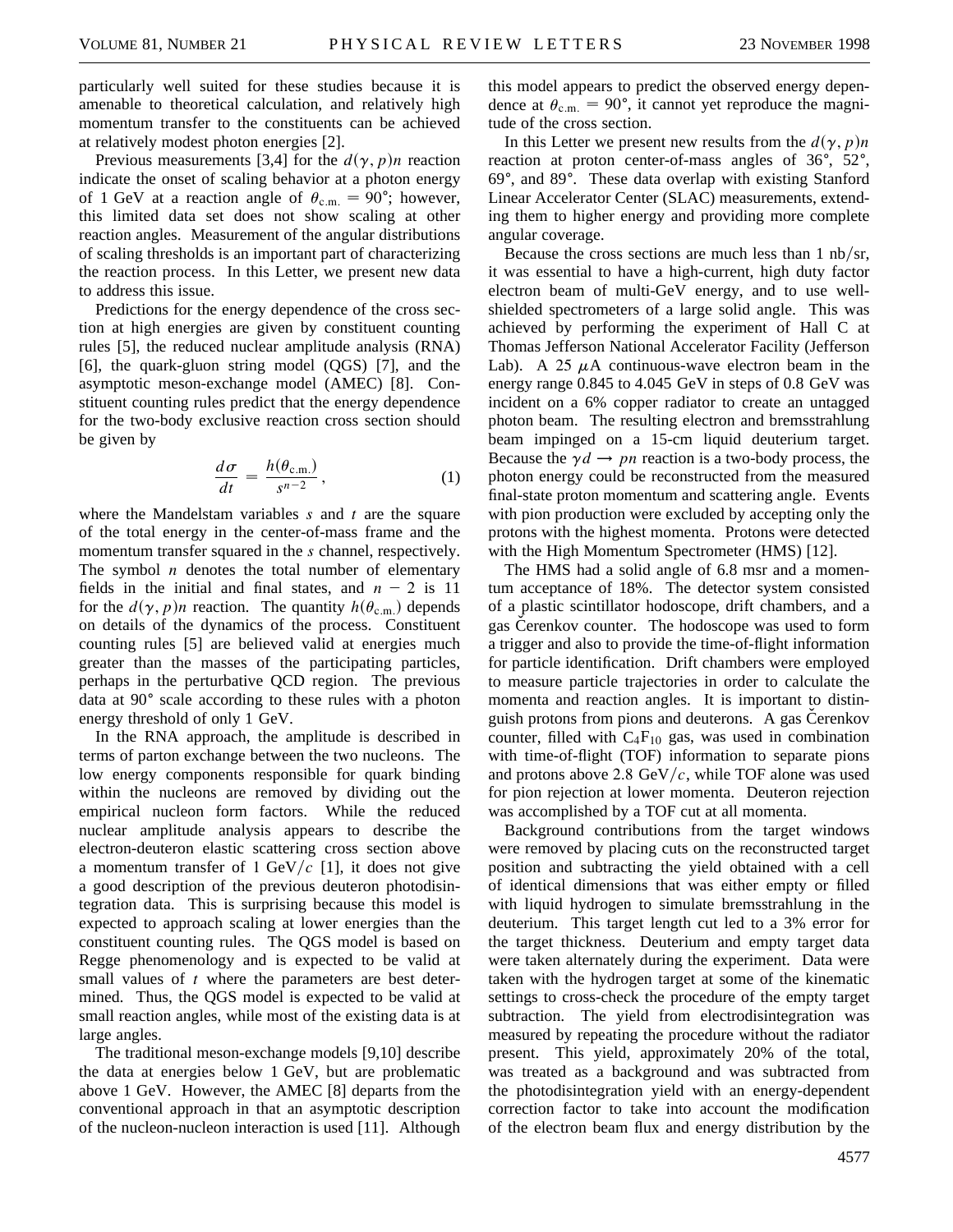radiator [13]. An additional systematic error of 3% was assigned to this background subtraction procedure.

The photon energy bin limits were chosen to kinematically eliminate photons from photopion production processes, and to eliminate the bremsstrahlung end point, for which the photon flux is less well known. This photon energy bin varied in width from 60 MeV at 36° to 115 MeV at 89°. The bremsstrahlung photon flux was calculated with an estimated 3% uncertainty using the thick-target bremsstrahlung computer code developed by Belz [13], which was cross-checked by using the codes of Matthews and Owens [14]. The spectrometer solid angle for the extended target was studied by comparing a Monte Carlo simulation with measurements made with both a movable solid carbon target and the extended cryotargets. In addition, the dependence of the results on the choice of optics parameters for the HMS was studied. An overall error of 7% in the HMS acceptance was determined from these studies. A proton absorption correction was applied to compensate for the scattering in the spectrometer windows and the detector stack. This proton attenuation was measured [15] to be  $(5.5 \pm 2.0)\%$  by comparing singles  $H(e, e')$  and coincidence  $H(e, e'p)$  measurements. Corrections were also applied for the computer dead time and the tracking efficiency.

The overall systematic uncertainty is found to be  $\leq$ 11.5%. The uncertainties from the beam current measurement, beam energy determination, and photon energy reconstruction in the measured quantity  $s^{11}d\sigma/dt$  were less than 3%. The uncertainty from the particle identification is  $\leq 5\%$ . An additional systematic error of 3% resulted from using a reduced solid angle in the HMS to avoid an obstruction from an HMS vacuum valve that was inadvertently partially closed [16,17]. Thus, only half of the HMS solid angle was used in the analysis of the data. A separate experiment without the obstruction verified that there was good agreement between the half acceptance of the experiment with the obstruction and the corresponding half acceptance for the experiment without the obstruction. A Monte Carlo simulation was used to determine the correction for "in-scattered" protons from the valve into the open half of the spectrometer solid angle. The amount of this correction is less than 2% in the worst case. This selection of half the spectometer solid angle resulted in a reduction of the observed reaction center-of-mass angle by approximately  $1^{\circ}$  from the central spectrometer setting.

Figure 1 shows the world data of  $s^{11}d\sigma/dt$  above  $\sim$ 0.4 GeV for the  $\gamma d \rightarrow pn$  reaction at  $\theta_{c.m.} = 36^{\circ}, 52^{\circ}$ , 69 $\degree$ , and 89 $\degree$  as a function of the photon energy. The 89 $\degree$ data are shown in the top panel of Fig. 1. The SLAC NE17 data [4] exhibit scaling behavior starting at photon energies around 1 GeV, corresponding to proton transverse momenta ( $p_T$ ) of ~1.0 GeV/c. For the  $d(\gamma, p)n$ reaction,  $p_T^2$  can be expressed as  $\frac{1}{2}E_\gamma M_d \sin^2(\theta_{\text{c.m.}})$ , with  $M_d$  being the deuteron mass. The Jefferson Lab data are in good agreement with the previous SLAC data. The



FIG. 1.  $s^{11}d\sigma/dt$  vs  $E_{\gamma}$ . The present work is shown as solid circles with statistical uncertainties only, the SLAC NE17 data are shown as open circles, the SLAC NE8 data are shown as open triangles, and other existing data [18] are shown as crosses. The solid line is the meson-exchange model calculation of Lee [9]. The long-dashed line is the RNA analysis [6], and the dotted line is Nagornyi's [8] asymptotic meson-exchange calculation. The dash-dotted line is the QGS calculation [7]. The arrows indicate the photon energies where  $p_T^2 = 1.0$  (GeV/c)<sup>2</sup>. The previous data are shown above at nominal center-of-mass angles of 37°, 53°, and 90°.

new data continue to show the scaling behavior up to the highest photon energy of 4.0 GeV. The differential cross section  $d\sigma/dt$  from the present work at photon energies above 1.0 GeV were fitted with the form of  $A/s^{n-2}$ , and  $n - 2 = 11.1 \pm 0.3$  was obtained from the fit. It is surprising that the counting rule appears to work so well considering the fact that the momentum transfer to the individual quark is below 1.0  $(GeV/c)^2$  for these measurements, where the strong coupling constant still varies significantly as a function of the momentum transfer.

The long-dashed line in Fig. 1 represents a reduced nuclear amplitude analysis [6] with a normalization factor chosen to agree with the data at  $E_{\gamma} = 1.6$  GeV. This RNA curve falls below the high  $E<sub>\gamma</sub>$  data and does not reach an asymptotic limit at these energies. The QGS calculation [7] is shown as the dash-dotted line. The solid line represents the meson-exchange calculation of Lee [9], which is a standard calculation that reproduces